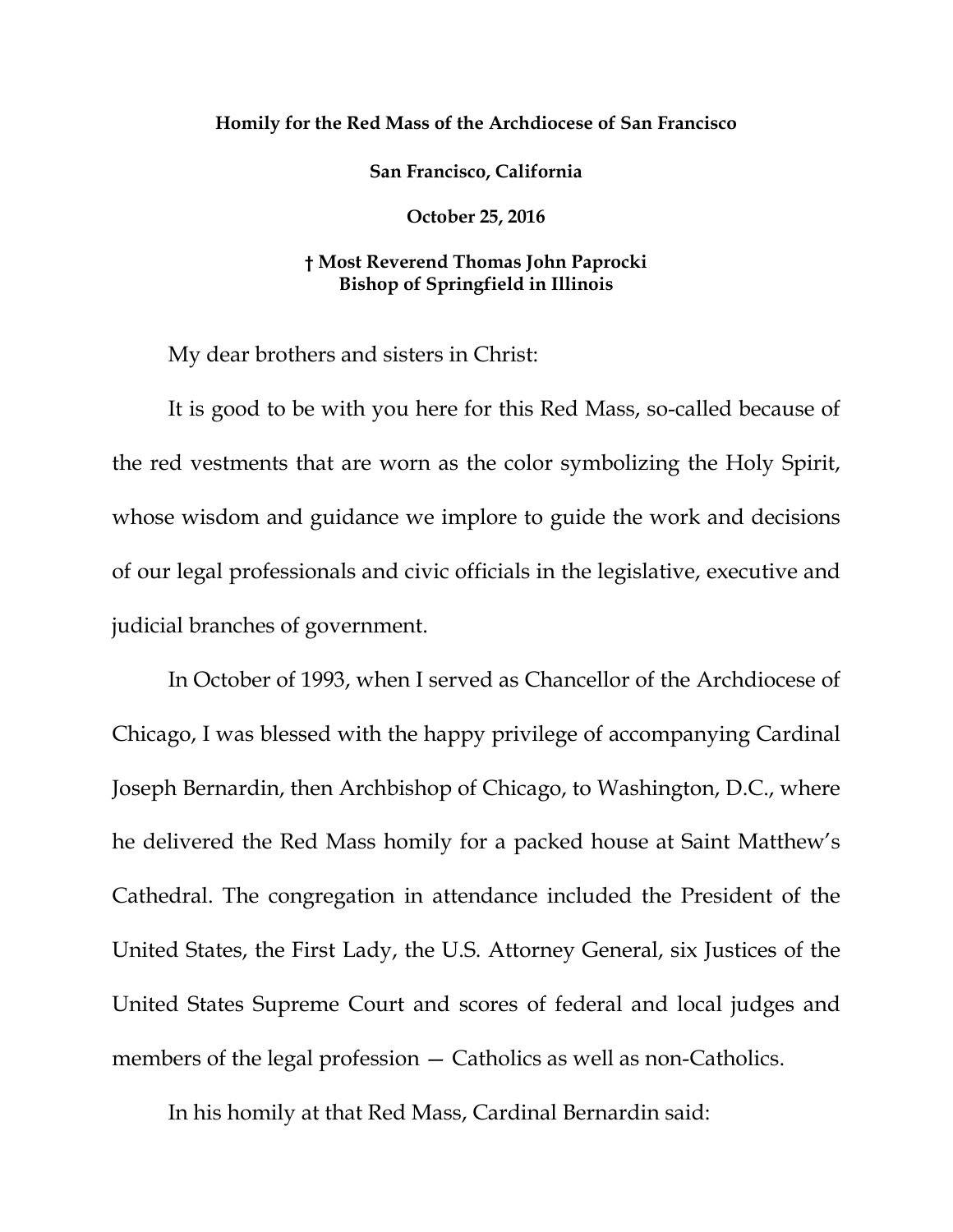As we look out across the nation . . . we see a valuable community of people with a wealth of talents and resources. But it is threatened with destruction and ruin by the forces of violence and narrow self-interest. . . . May I suggest a way to address this threat, a way which will entail no new government programs, no new laws and best of all no new expenditures of funds! That is because the means I suggest are not political, legal or financial, but spiritual. My suggestion is that, as a nation, we embark on a concerted effort to promote the common good through the practice of virtues. Although not requiring any new government programs, new laws or new expenditures of funds, the promotion of the common good in this way does call for a change of focus, a change of emphasis, a change of direction, a change of attitudes and, most of all, a change of heart.[1](#page-10-0)

As described by the Second Vatican Council in the Pastoral Constitution on the Church in the Modern World, "The common good ... is the sum total of all conditions which allow people, either as groups or as individuals, to reach their fulfillment more fully and more easily."[2](#page-10-1) Thus,

2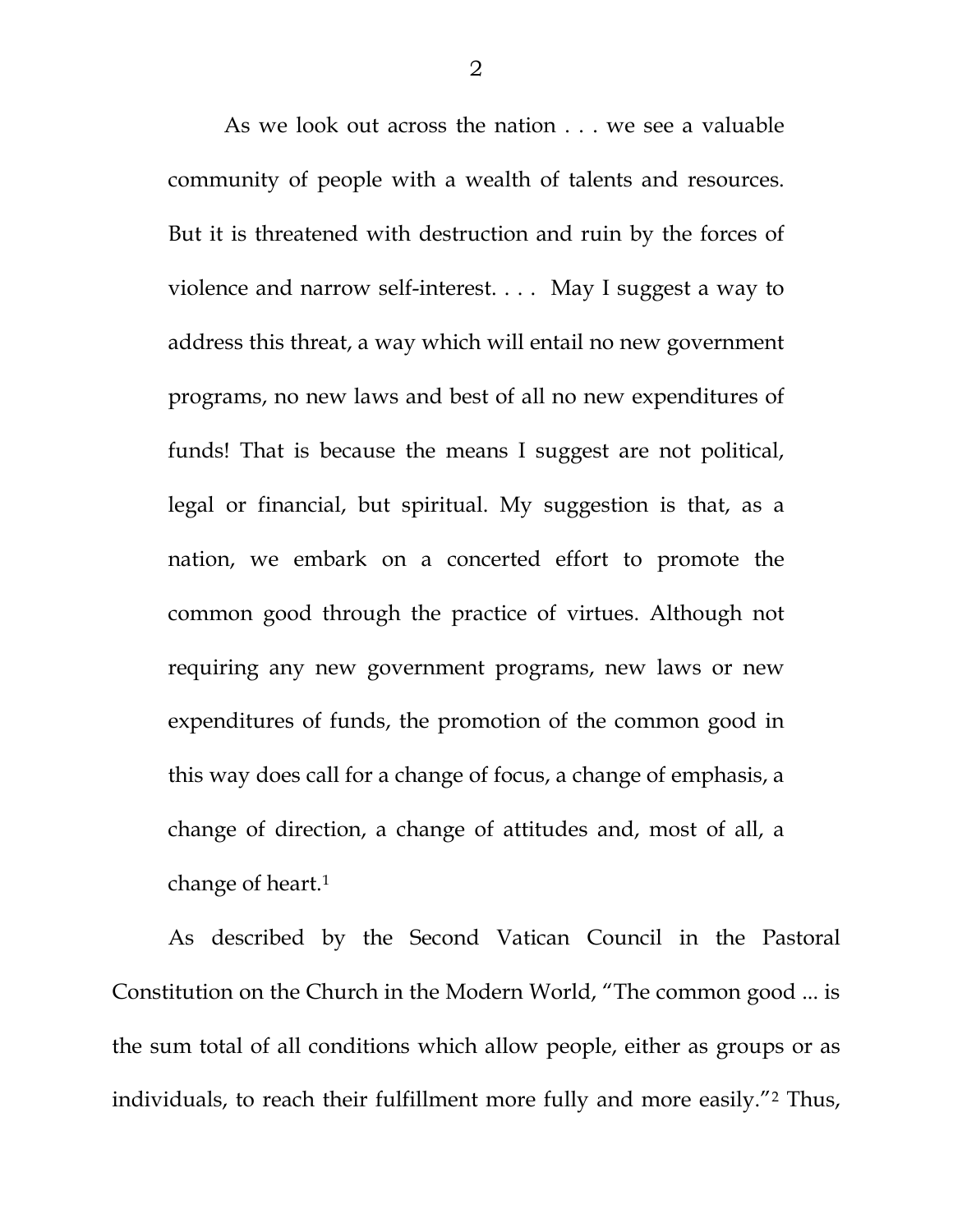there is a dynamic relationship between the individual and the rest of society in promoting the common good.

Cardinal Bernardin's advice, which remains valid for us today, suggests that the common good is effectively promoted by acting consistently in accord with the virtues. The *Catechism of the Catholic Church*, reflecting our Catholic tradition, defines virtue as "a habitual and firm disposition to do good. It permits a person not only to do good deeds, but also to give the best of himself or herself."[3](#page-10-2)

Human virtues are attitudes, dispositions and understandings by which we regulate our actions, control our passions and guide our conduct in accord with reason and faith.[4](#page-10-3) Examples of human virtues are prudence, justice, fortitude and temperance. The human virtues are rooted in the theological virtues of faith, hope and love. They are called theological virtues because their reference point is God himself, leading human beings to a participation in God's divine nature.[5](#page-10-4)

When the virtuous life is the hallmark of any given community or society, the common good is then served by the members of that community or society being habitually and firmly disposed to do good and to give the best of themselves. This can be done regardless of one's faith.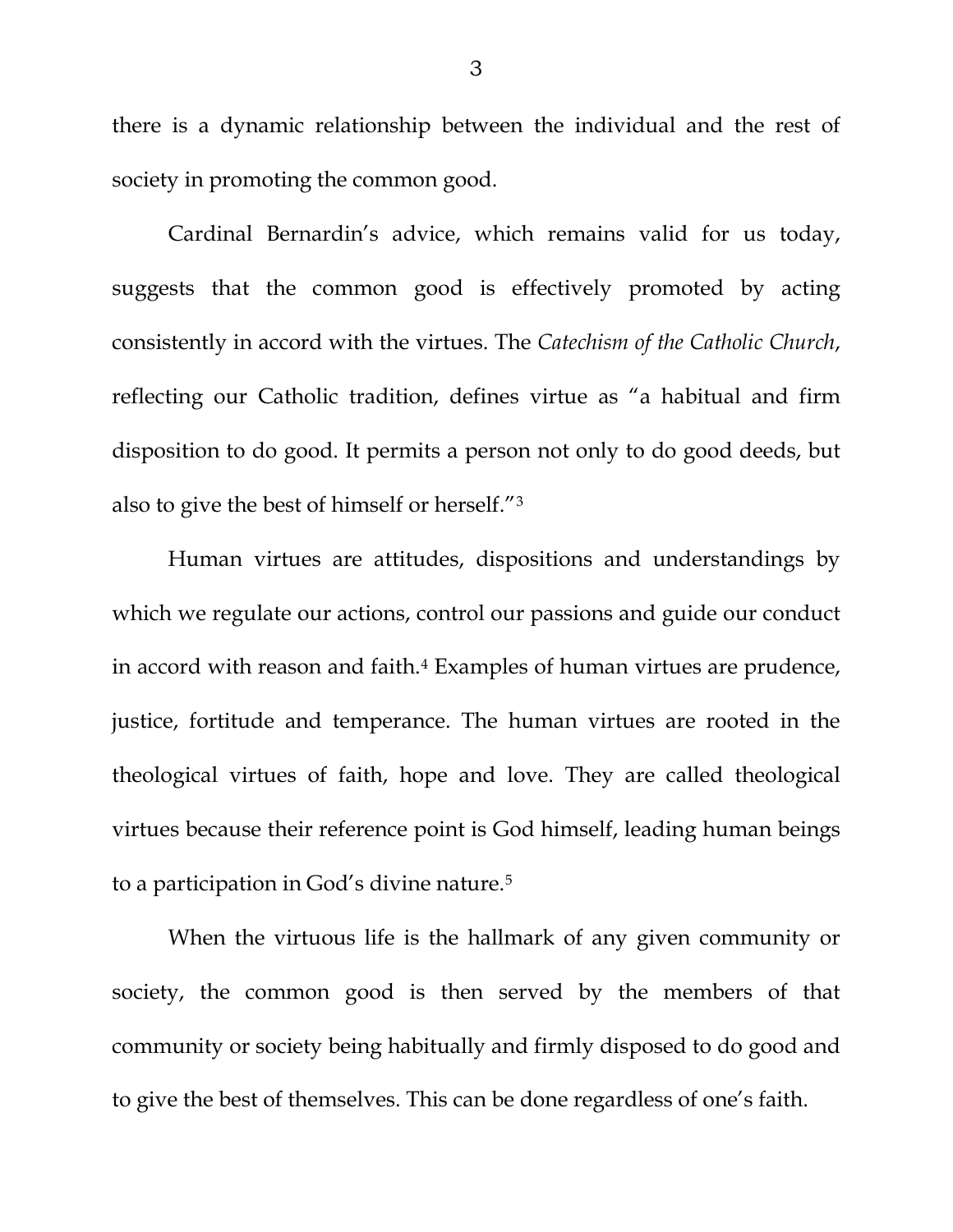Learning about the virtuous life was one of the hallmarks of my high school education. It's hard for me to believe, but last month marked fifty years since I entered high school seminary! It was a classical education, which included four years of Latin, Greek and Roman mythology, English literature, history, music, math, science and, of course, religion. To show how much times have changed in half a century, one of the worst insults we would use back then against a classmate was to call him a philistine!

The dictionary defines a "philistine" as "a person who is hostile or indifferent to culture and the arts, or who has no understanding of them." In the Bible, the term "Philistine" means simply a "non-Israelite of the Promised Land" when used in the context of Samson, Saul and David. The most famous Philistine in the Bible was the giant Goliath, whom David slew with slingshot and stone (1 Samuel 17).

In contrast to the derogatory insult, "philistine," a very positive term that we learned in high school was the word *arête*. *Arête* is a word from the ancient Greeks that expresses the idea of being the best that one can possibly be — in a word: *excellence*. The main point of my homily today is that attorneys and other legal professionals can strive for *arête* excellence — being the best that they can be in the practice of law through

4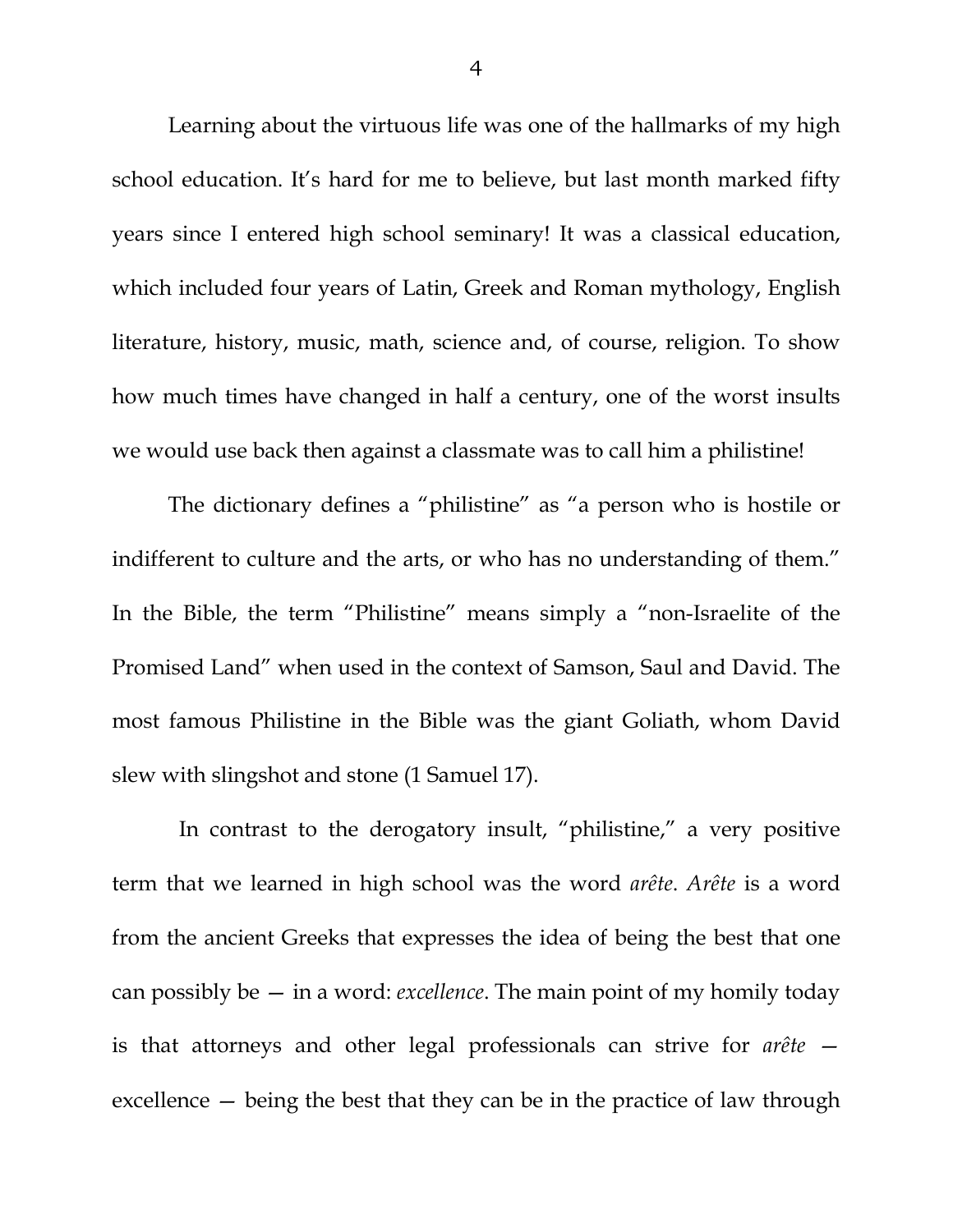the practice of the virtues. In other words: do not be a philistine, but strive

for *arête* — excellence — as ministers of justice.

Greek literature provides us with excellent examples of *arête*, the

virtue of excellence in being the best that it is possible to be.

In the *Iliad*, an epic tale emerging from the distant Greek past, it is a term associated with warriors who exemplify bravery, fierceness and physical skill. Characters like Achilles or Hector represent a nearly perfect realization of humanity in a war-like, tribal society.

In *The Odyssey,* a slightly later epic, *arête* is used to describe Odysseus, who combines the warrior-hero's courage with wit, cunning and resourcefulness. *Arête* is also used to describe Odysseus's wife, Penelope, who demonstrates that even misfortune and sorrow can be suffered with excellence.

And lastly, the Greeks provide us with still another manifestation of *arête*: Socrates, a very new and different kind of Greek hero. Socrates was a real person, a Fifth Century BCE Athenian who has come to symbolize for us the life dedicated to the pursuit of moral and intellectual excellence.<sup>[6](#page-10-5)</sup>

Although the Greek notion of *arête* precedes Christianity, we can also

say that *arête* pertains to the vocation of all Christians. The goal of Christianity is not excellence in and of itself, but salvation. While we Christians do not seek excellence for its own sake, we are called to excellence in striving for holiness, so that we can reap the fruits of the salvation that Christ has won for us.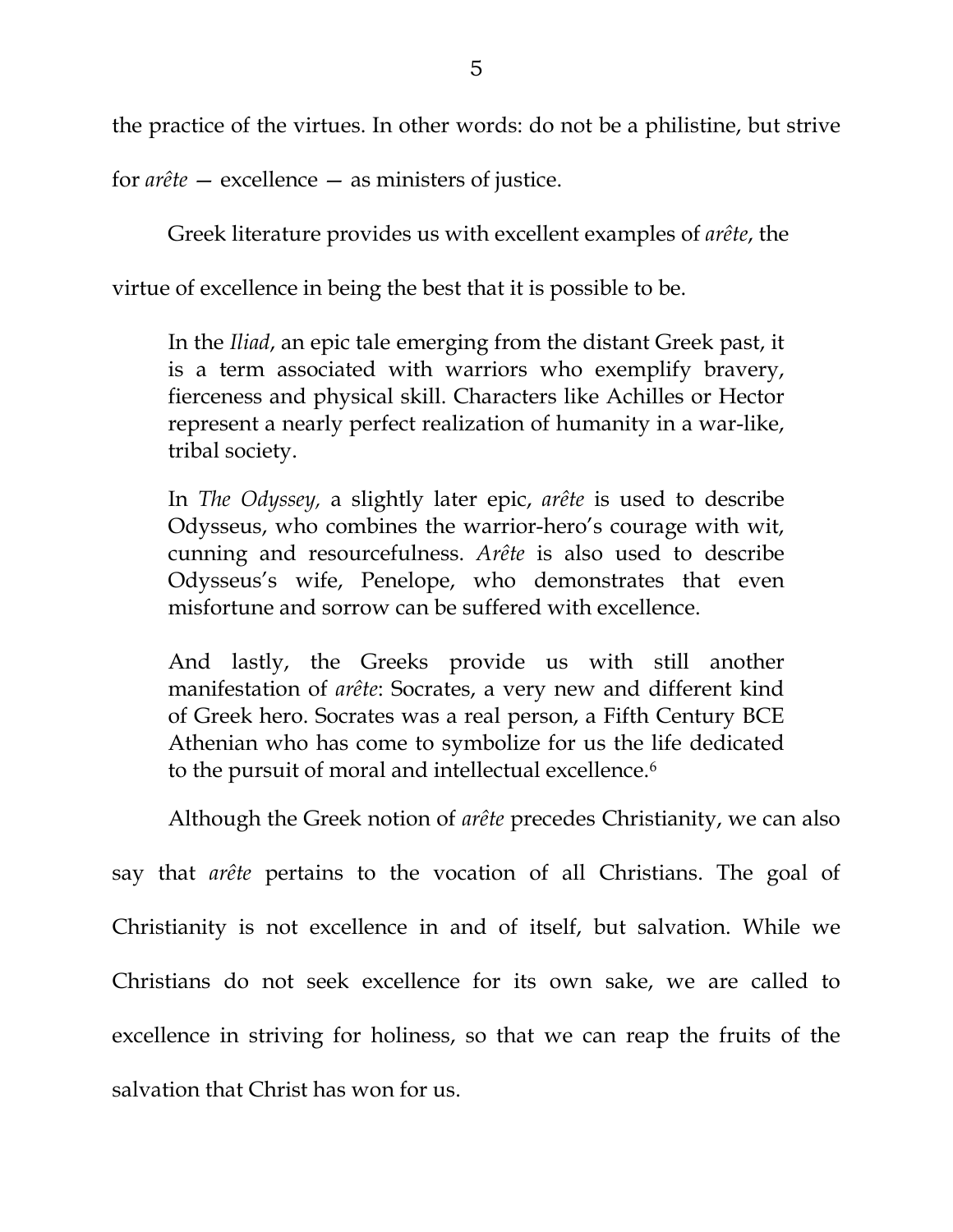In his encyclical letter of December 11, 1925, entitled, *Quas Primas*, Pope Pius XI established the Feast of Christ the King as an annual observance throughout the world with these words, which are still very instructive for us today:

If to Christ our Lord is given all power in heaven and on earth; if all men, purchased by his precious blood, are by a new right subjected to his dominion; if this power embraces all men, it must be clear that not one of our faculties is exempt from his empire. He must reign in our minds, which should assent with perfect submission and firm belief to revealed truths and to the doctrines of Christ. He must reign in our wills, which should obey the laws and precepts of God. He must reign in our hearts, which should spurn natural desires and love God above all things, and cleave to him alone. He must reign in our bodies and in our members, which should serve as instruments for the interior sanctification of our souls, or to use the words of the Apostle Paul, *as instruments of justice unto God*.[7](#page-10-6)

In other words, the Pope was saying that we must let God sanctify all aspects of our lives by letting Him reign in our minds, our wills, our hearts and our bodies. This sanctification must extend to all areas of our lives, including our work. In this regard, St. Josemaria Escrivá wrote about the sanctification of work, saying, "Sanctifying one's work is no fantastic dream, but the mission of every Christian — yours and mine."[8](#page-10-7) The spirituality of the sanctification of work focuses on three areas: sanctifying the work itself, sanctifying ourselves and sanctifying others.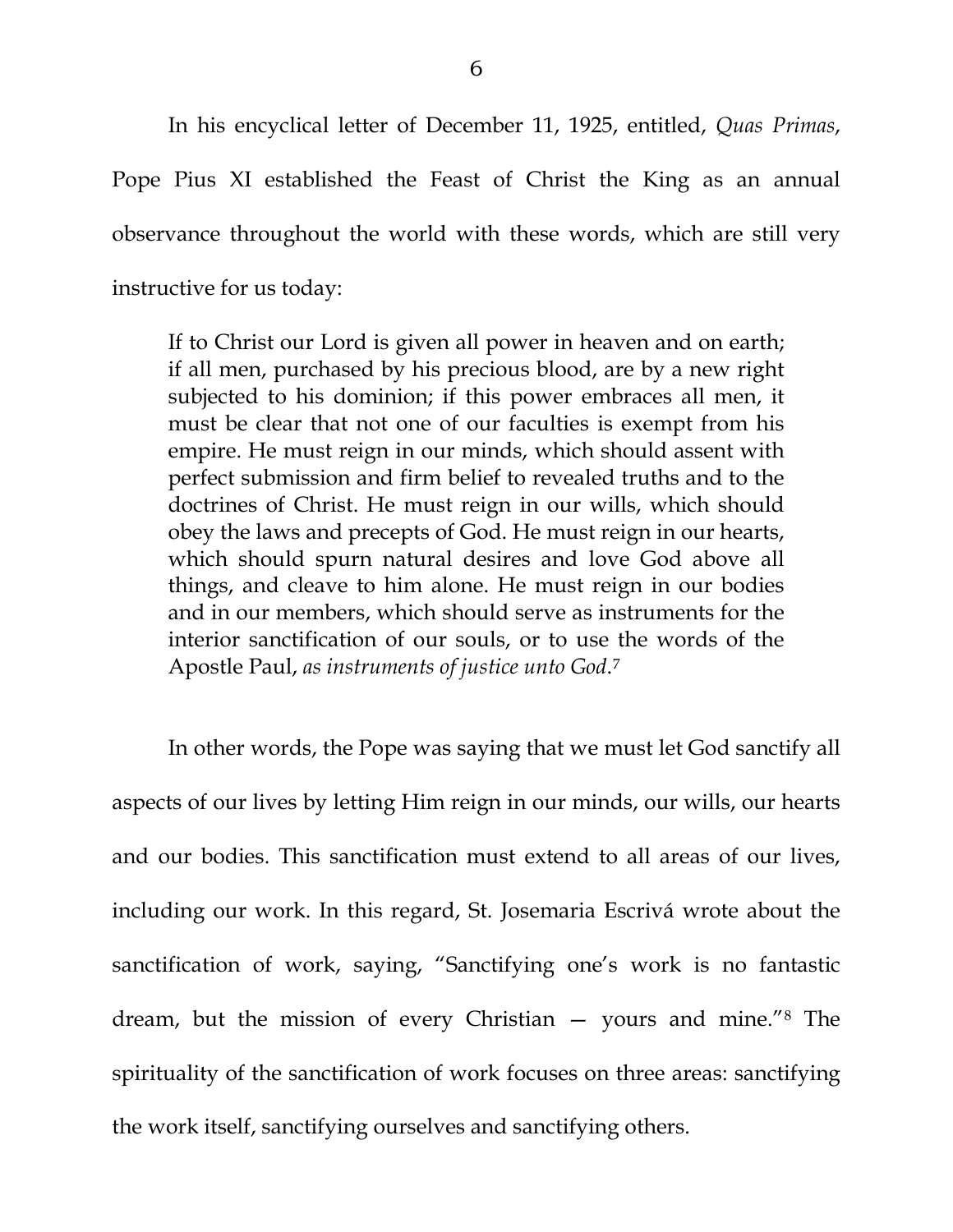Sanctifying the work itself means that we pay close attention to the quality of our work. We sanctify our work by doing it well. If we cut corners thinking that we can get away with something that no one will notice, we forget that God sees and knows all that we think and say and do. We may fool others, but we can't fool God. St. Josemaria would ask, "What use is it telling me that so and so is a good son of mine  $-$  a good Christian — but a bad shoemaker? If he doesn't try to learn his trade well, or doesn't give his full attention to it, he won't be able to sanctify it or offer it to Our Lord. The sanctification of ordinary work is, as it were, the hinge of true spirituality for people who, like us, have decided to come close to God while being at the same time fully involved in temporal affairs."<sup>[9](#page-10-8)</sup>

When talking about sanctifying ourselves, we recognize, of course, that we do not make ourselves holy by our own efforts, since only God can make us holy. But we can cooperate with God's grace by making room for Him in our lives as we go about our work. Prayer is not limited only to churches, as St. Paul wrote in his Letter to Timothy, "It is my wish, then, that in every place the men should pray, lifting up holy hands, without anger or argument' (1 Timothy: 2:8). We can put this into practice by placing a crucifix or a picture of the Blessed Mother on our desk. Litigators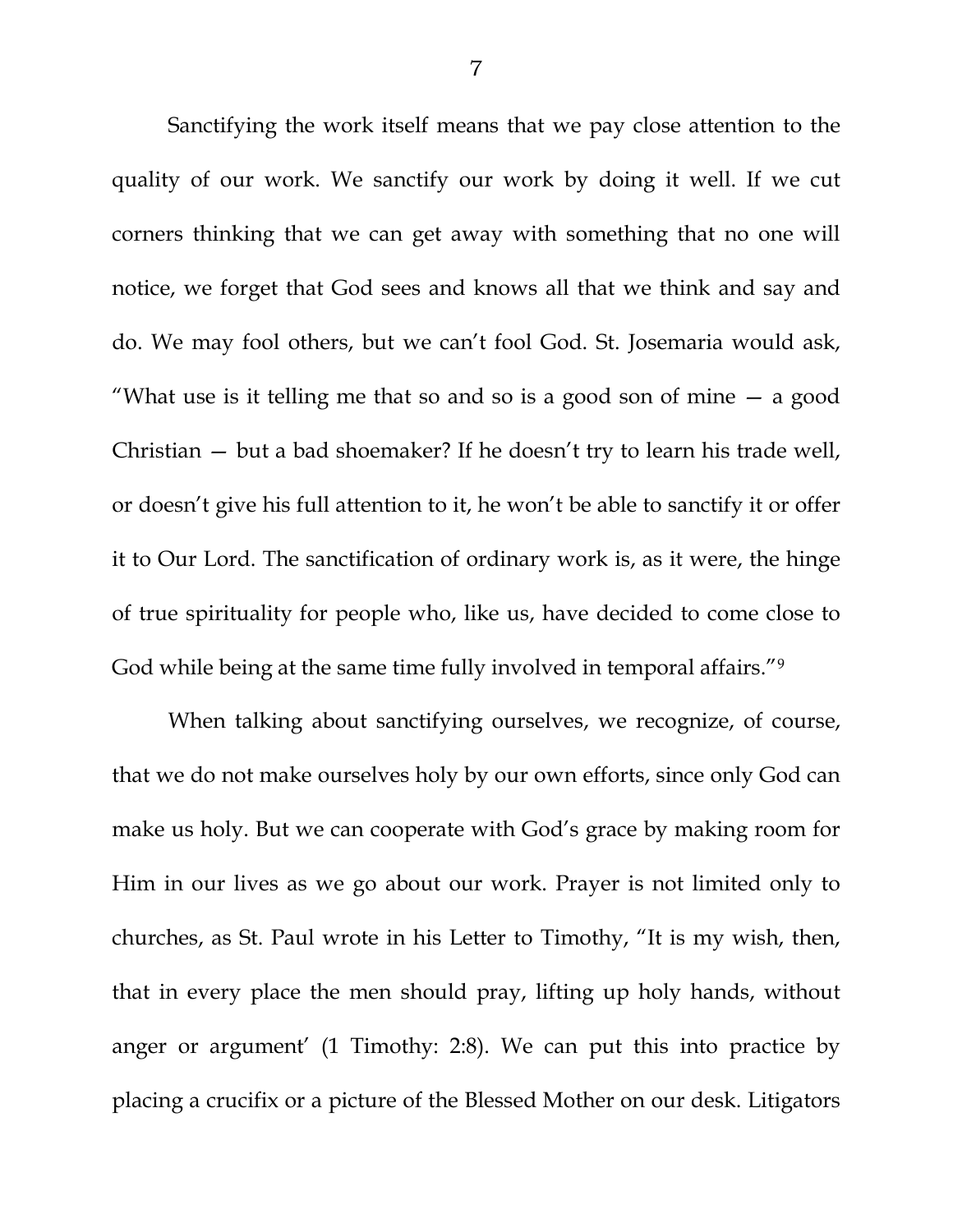can say a prayer privately or with their clients, if they are so inclined, before arguing a case in court. Judges can ask for divine guidance when faced with a difficult decision. We can thank the Lord when a task is completed.

We also must look at the motivation for what we do. Do we work primarily for fame, calling attention to ourselves through our achievements? Do we work primarily for monetary success or for some higher form of compensation? In the Old Testament, the prophet Amos condemned those who make money at the price of cheating others. Amos scorned those who pretended to be interested in religion while, in reality, all they wanted to do was make money. Their real interest was in enriching themselves by shortchanging customers, boosting prices or selling inferior merchandise at higher prices. We might ask: do we take Sundays and holydays as a special time to worship God, or is making money more important to us? Are our hearts centered in worship, or do we use religion as a front for another purpose? In giving time to God, are our hearts in our worship, or are they centered elsewhere? Jesus tells us in St. Luke's Gospel, "You cannot serve both God and money" (Luke 16:13).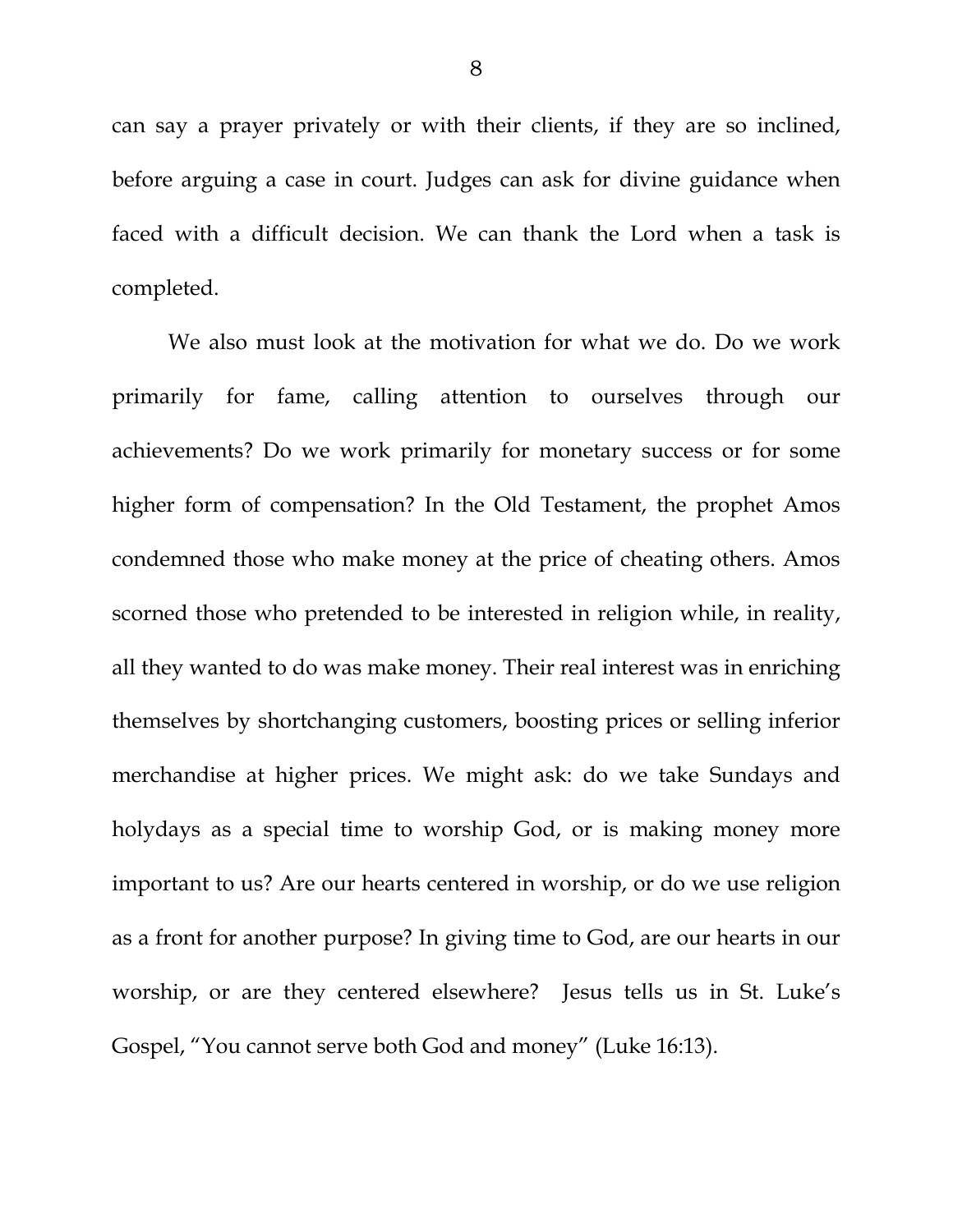St. Josemaria reminds us, "You must be careful: don't let your professional success or failure — which will certainly come — make you forget, even for a moment, what the true aim of your work is: the glory of God![10](#page-10-9) This is the same motto used by St. Ignatius of Loyola and the Society of Jesus: *Ad Maiorem Dei Gloria*: for the greater glory of God. This should be the aim of our work.

We are also called to sanctify others through our work. Once again, St. Josemaria said it well: "We have reminded Christians of the wonderful words of Genesis which tell us that God created man so that he might work, and we have concentrated on the example of Christ, who spent most of His life on earth working as a craftsman in a village. We love human work which He chose as His state in life, which He cultivated and sanctified. We see in work, in men's noble creative toil, not only one of the highest human values, an indispensable means to social progress and to greater justice in the relations between men, but also a sign of God's Love for His creatures, and of men's love for each other and for God: we see in work a means of perfection, a way to sanctity."[11](#page-10-10)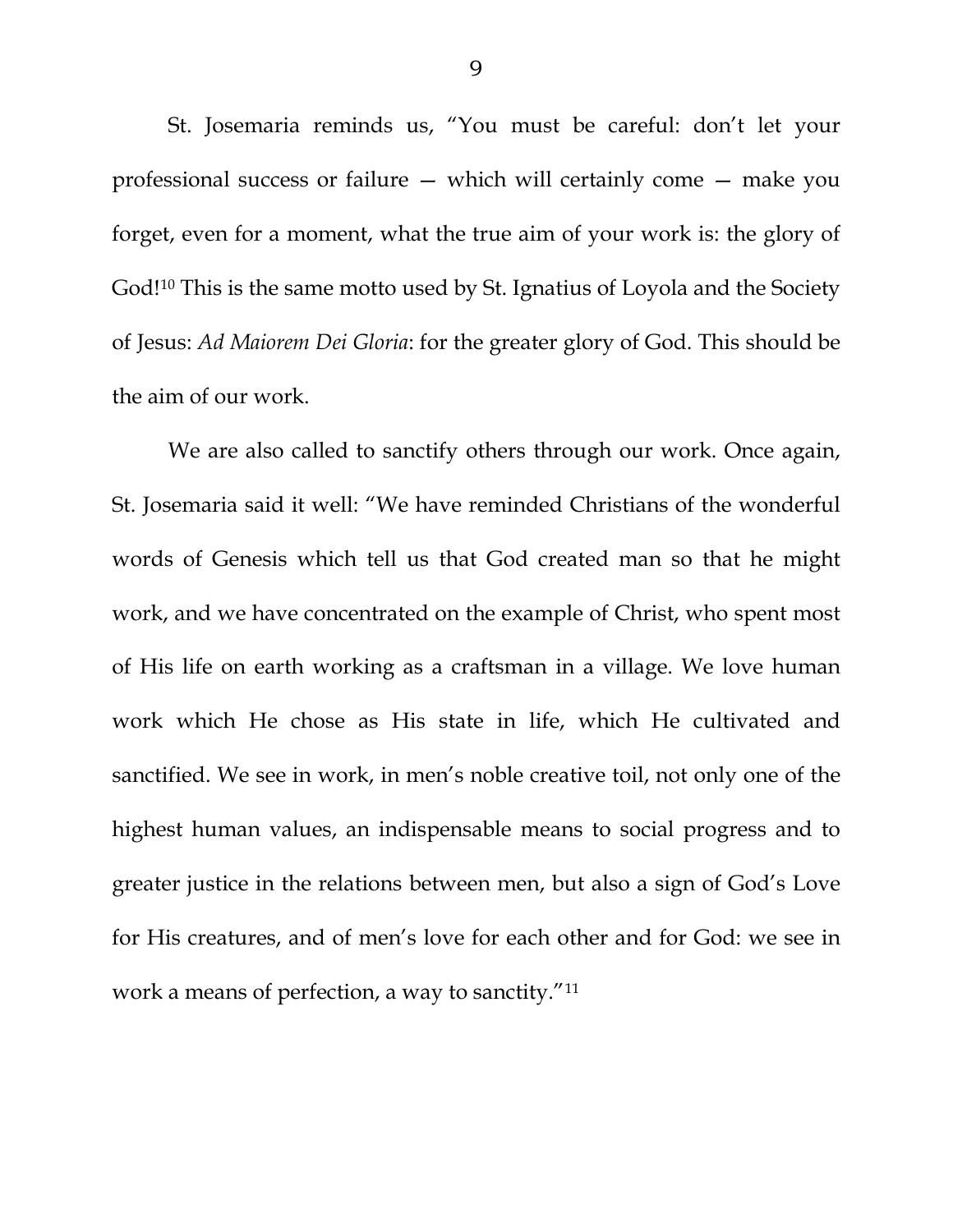The way of sanctity is the path to heaven. By striving for *arête*  excellence — in our everyday work, we grow in grace and reap the fruits of the salvation that Christ has won for us. The test of sanctity is how we live out the word of God that we hear in the Scriptures and how we manifest in our daily lives His loving presence which comes to us in this Eucharist. By putting our words and good intentions into action, through God's grace we can indeed reach the highest aspiration of our souls, for the "The Law of the Heart is Love."

May God give us this grace. Amen.

 $\overline{\phantom{a}}$